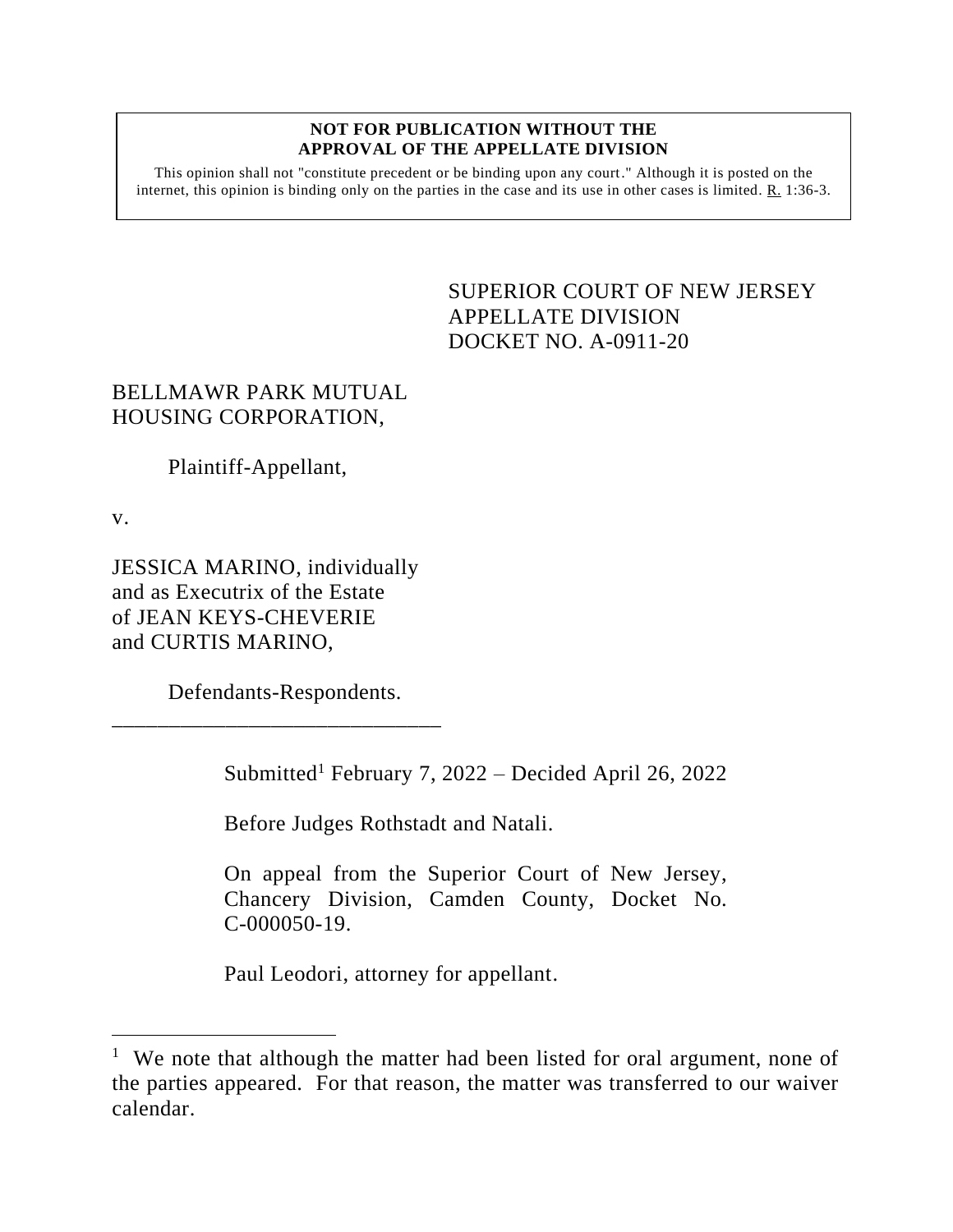Respondents have not filed a brief.

## PER CURIAM

After a bench trial, a Chancery judge determined that plaintiff Bellmawr Park Mutual Housing Corporation, a cooperative-type housing corporation, could not bar the transfer of defendant Jessica Marino's late mother Jean-Keys Cheverie's interest in her unit in plaintiff's building to Jessica, $2$  so she could live there with her husband, defendant Curtis Marino, and their children. On appeal from the Chancery judge's October 20, 2020 judgment, plaintiff contends that Jessica's "failure to report income to state and federal authorities . . . justifi[ed]" plaintiff's decision to bar defendants from living in the unit. It also asserts that allowing the Marinos to reside in the unit would violate N.J.A.C. 5:28-1.11. In addition, plaintiff argues that Curtis's "gambling habits" warranted the Marinos' exclusion from the building. It also contends it was "entitled to recover . . . all operating payments under the Membership Contract" and "late charges and attorneys' fees and costs" from the Marinos.

<sup>2</sup> We refer to the Marinos individually by their first names to avoid any confusion caused by their common surname.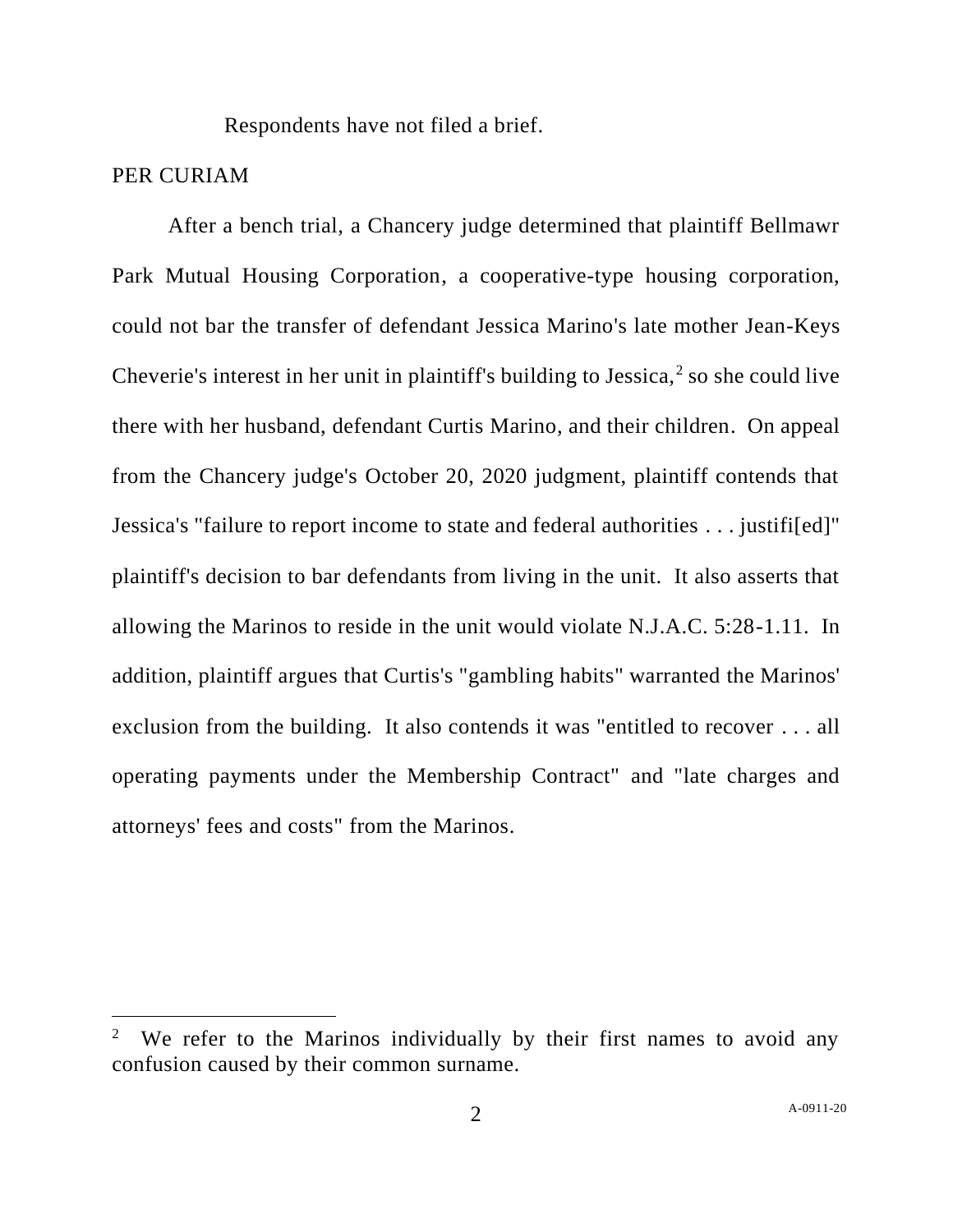We have considered plaintiff's contentions in light of the record and applicable principles of law. We affirm substantially for the reasons expressed by the Chancery judge that were placed on the record on October 20, 2020.

The facts developed at trial are summarized as follows. The late Jean Keys-Cheverie was a "member" of plaintiff<sup>3</sup> and she lived in the unit assigned to her membership interest that was located in plaintiff's building at 2 Pine Terrace in Bellmawr. She acquired her interest in April 2009 and lived in the unit until she died in July 2018. Thereafter, her daughter, Jessica became her executrix and the beneficiary of her estate.

Keys-Cheverie's use and occupancy of her unit was subject to a "Membership Contract." Under that contract, members acknowledged that plaintiff was formed to "promote the mutual housing principles." And, under plaintiff's rules and regulations, unit members were advised that plaintiff "was formed to provide members and their families with affordable housing wherein all residents can live in a place devoted to promoting a safe, healthy, and enjoyable environment."

<sup>&</sup>lt;sup>3</sup> Plaintiff's governing documents designate its residents as members, rather than shareholders, and are designated as sharing in the ownership of the corporation under terms set forth in a Membership Contract and related documents.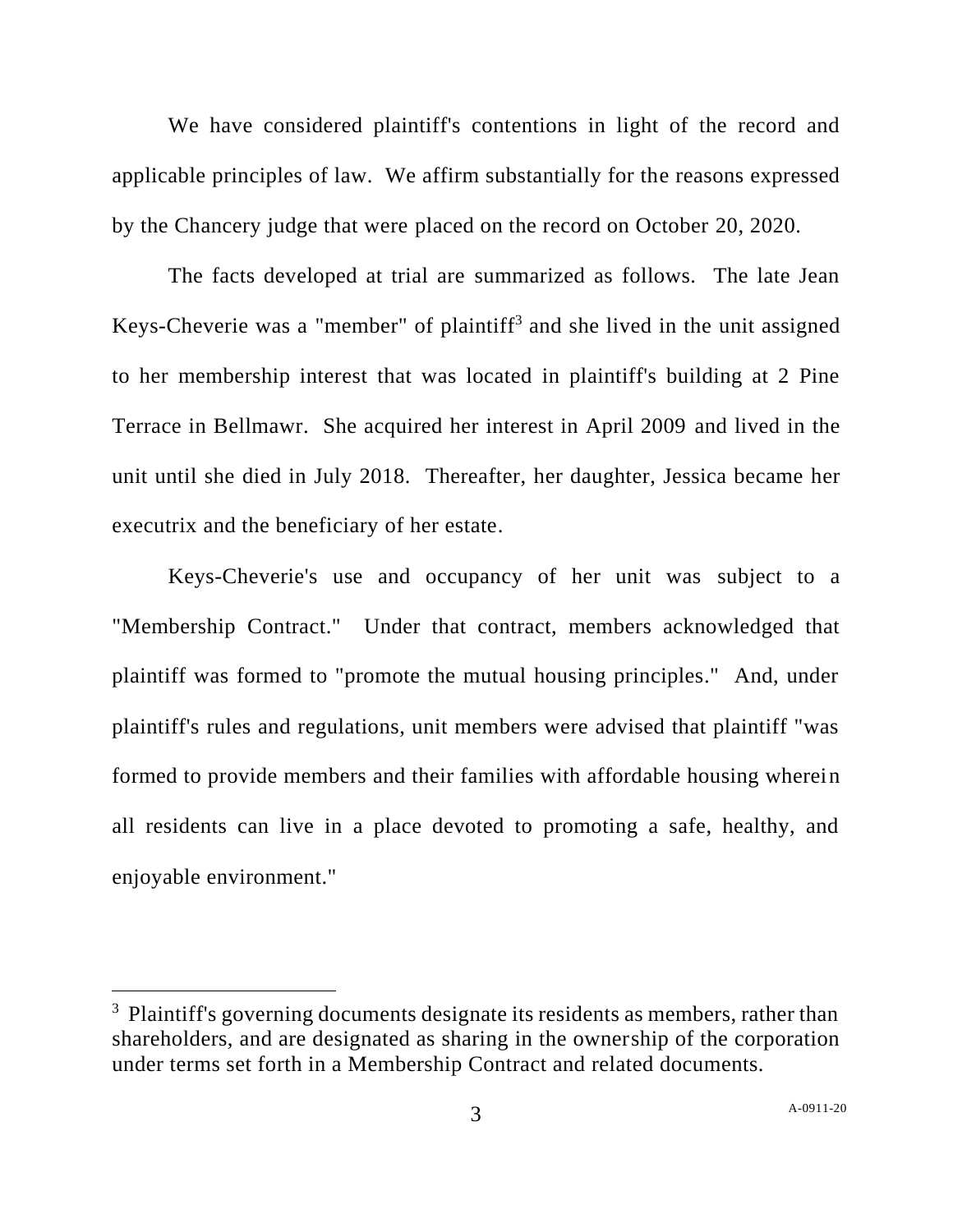The Membership Contract also contained a provision for "operating payments," and plaintiff's rules and regulations contained a provision for attorney's fees and costs should plaintiff incur them in any effort to remove a member or occupant. Specifically, the agreement provided that "so long as this [c]ontract is in effect," "the [m]ember" would be obligated "to make operating payments." The Membership Contract explained that these payments were "to cover the estimated cost of the [o]perating [s]ervice, and [r]eserves," otherwise set forth within the agreement. Those payments were due monthly "so long as this [c]ontract is in effect." Under the agreement, these payments were to go towards administrative expenses; plaintiff's taxes, assessments, insurance expenses; and to establish reserves for losses, "repairs, maintenance, and replacements."

The Membership Contract also reserved onto plaintiff the right to terminate the contract if, among other events, the unit assigned to the member was being occupied "by persons not permitted to do so." In that event, plaintiff was entitled to terminate the agreement "upon [ten] days written notice to the [m]ember." Among other terminating events, the agreement provided that if two thirds vote of all members determined that a "member is for any reason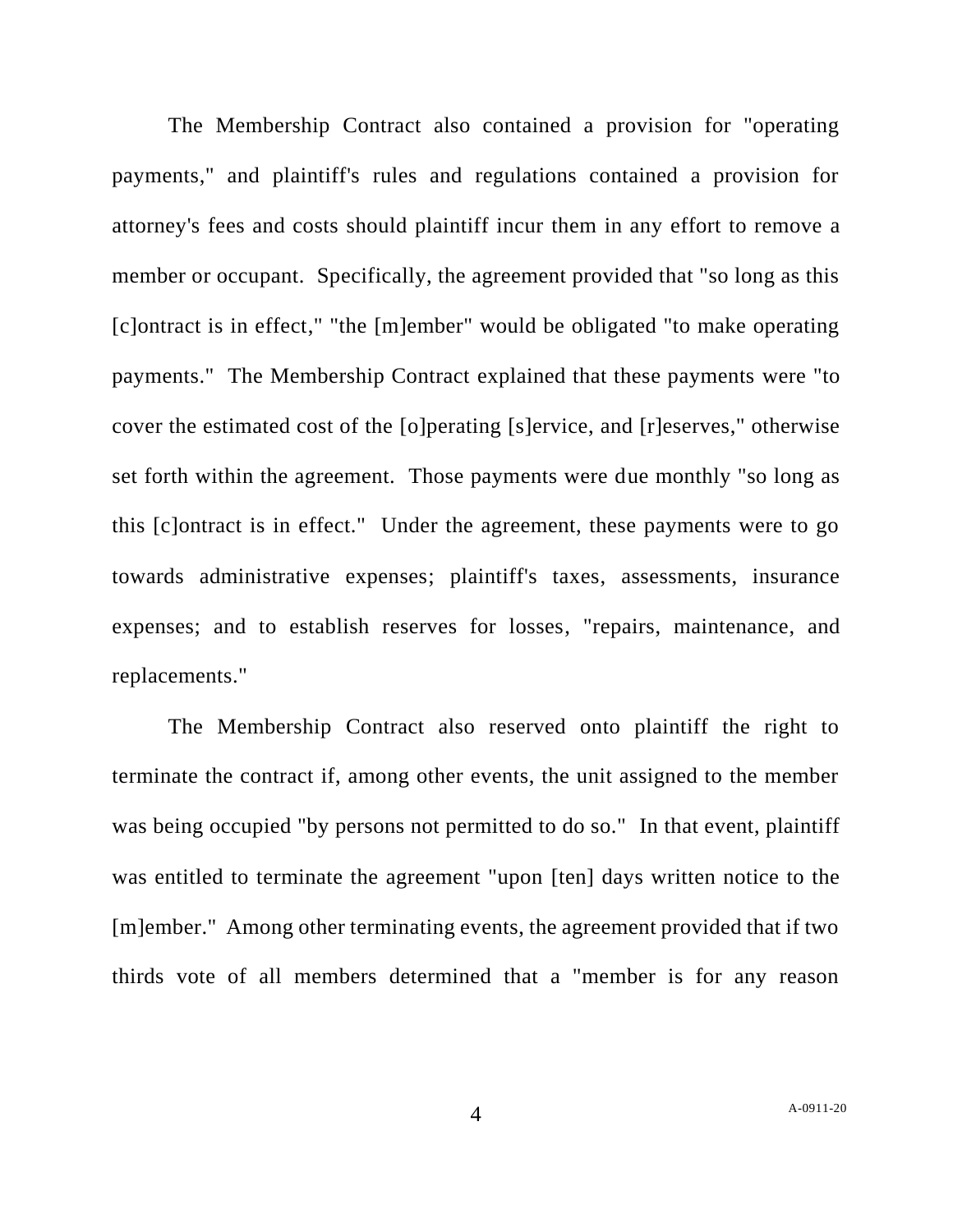undesirable as a resident," plaintiff could terminate the agreement. Upon termination, under the agreement, the member was required to vacate the unit.

Also under the Membership Contract, a member was entitled to transfer his or her rights to a family member, but the agreement specifically required that "permission of the Board of Trustees shall, . . . be required for such transfer." If approved, any transfer would permit the transferee to "enjoy all the privileges of and be subject to all the obligations of the [m]ember under this [c]ontract."

After her mother's death, Jessica planned to move into the unit with her husband and her four children. In accordance with the Membership Contract, in 2018, she applied for a transfer of her mother's "Membership Certificates" and their corresponding right to occupy the unit, by initially submitting her income information and other documents. In her application, Jessica disclosed income she received from a home and office cleaning business she operated on her own. Also, although he was not listed as an applicant, Jessica disclosed unemployment compensation Curtis was receiving and their joint tax returns for the past two years.

According to plaintiff's amended complaint, Jessica's "application was denied by [plaintiff] based upon her lack of income." Plaintiff sent a letter to Jessica individually and in her capacity as executrix of her mother's estate that

5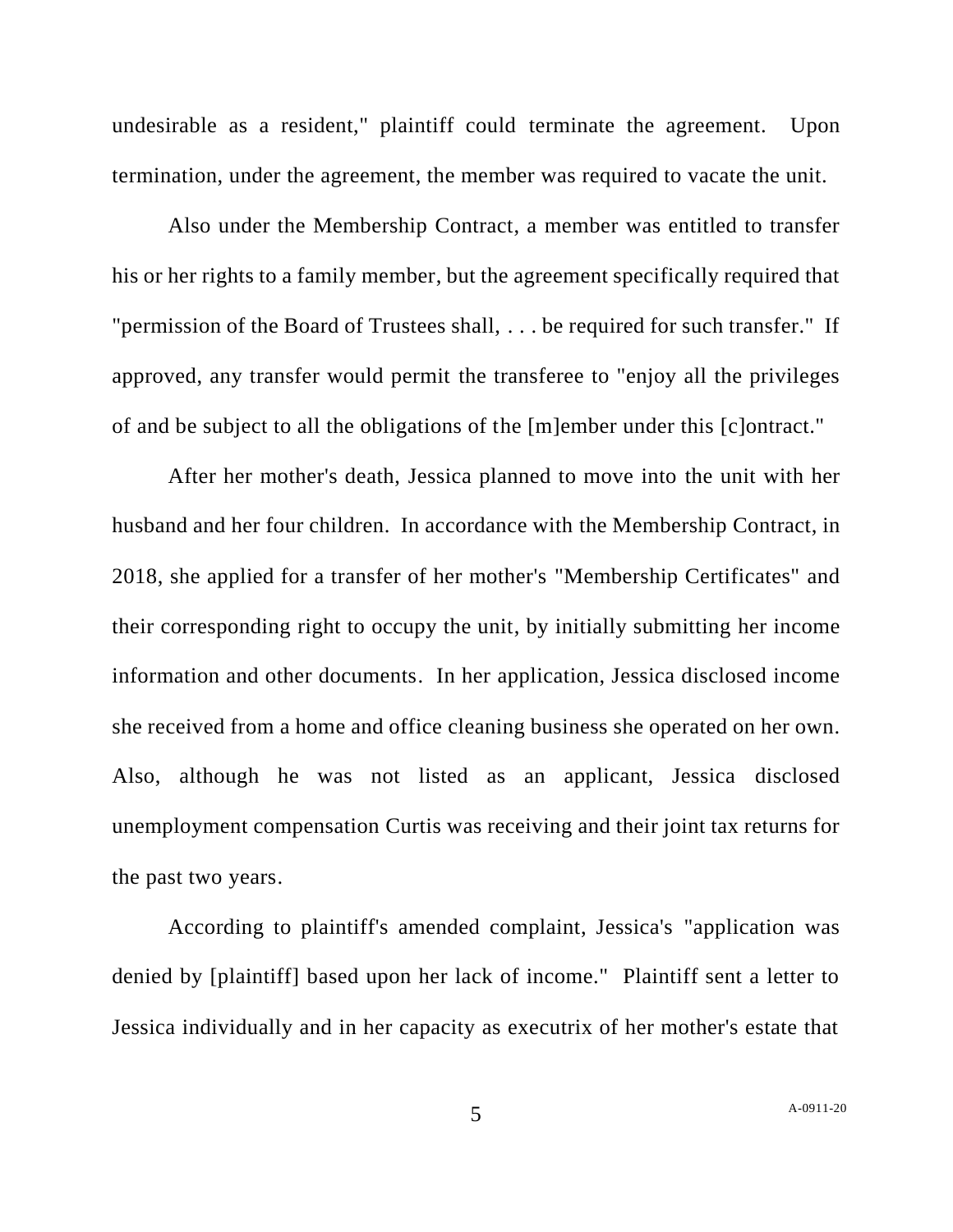the application was denied "due to [Jessica's] unstable and inconsistent income source as well as [her] credit score<sup>"4</sup> and that she had thirty days to leave the unit. Notably, Jessica never took possession of the unit.

Jessica responded to plaintiff's denial with a request for an informal review and provided additional information, clarifying that Curtis returned to work and could provide pay stubs and that they would live together in the unit. Plaintiff responded stating that it would not change its decision and reiterated that she had to vacate the premises by October 30, 2018.

In order to address plaintiff's concern, in January 2019, Jessica sought to resubmit an application, this time including Curtis as an applicant. The new application was submitted with plaintiff's permission on behalf of defendants as well as only two of their four children because one child was going to live in a home that addressed the child's needs, and another child was enlisting in the service. Neither would be residing in the unit.

Plaintiff acknowledged receipt of the new application and advised Jessica that it would be considered at a meeting on February 5, 2019, but that she had to supply missing financial information, which she did.

<sup>&</sup>lt;sup>4</sup> Plaintiff's appendix does not include a copy of a credit report as to Jessica or Curtis.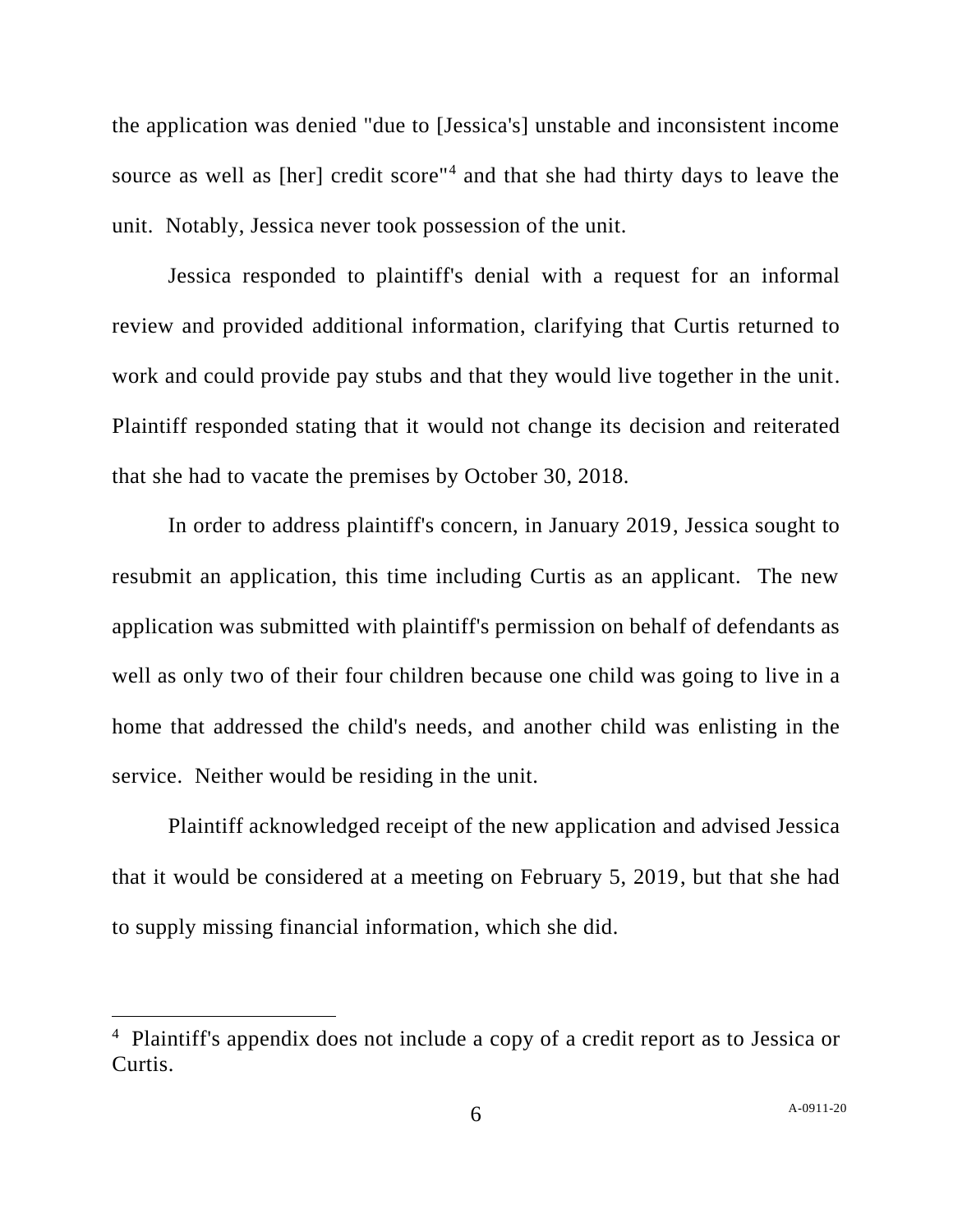The 2019 application included federal and state tax returns for four years beginning in 2016. As it turned out, Jessica under reported her income on those tax returns for the three most recent years because she did not include income she received from the home and office cleaning service that she conducted. Jessica confirmed that the amount consisted of "just pocket money," although it totaled approximately \$375 per week.

Plaintiff rejected the 2019 application. It withheld its approval for the transfer based upon its "concern[] about the financial circumstances and background of Jessica and Curtis."

Also, prior to rejecting the application, plaintiff obtained documentation from local authorities about "incidents of verbal disputes between Jessica and Curtis" occurring in April and May 2017 and January 2019. Notably, the documents revealed that Jessica and Curtis stated to have been "in the middle of a divorce."

Based on those documents, plaintiff requested from Jessica confirmation about this "status of their divorce proceedings in order to move forward with Jessica's application." According to plaintiff's amended complaint, "Jessica failed to supply this information."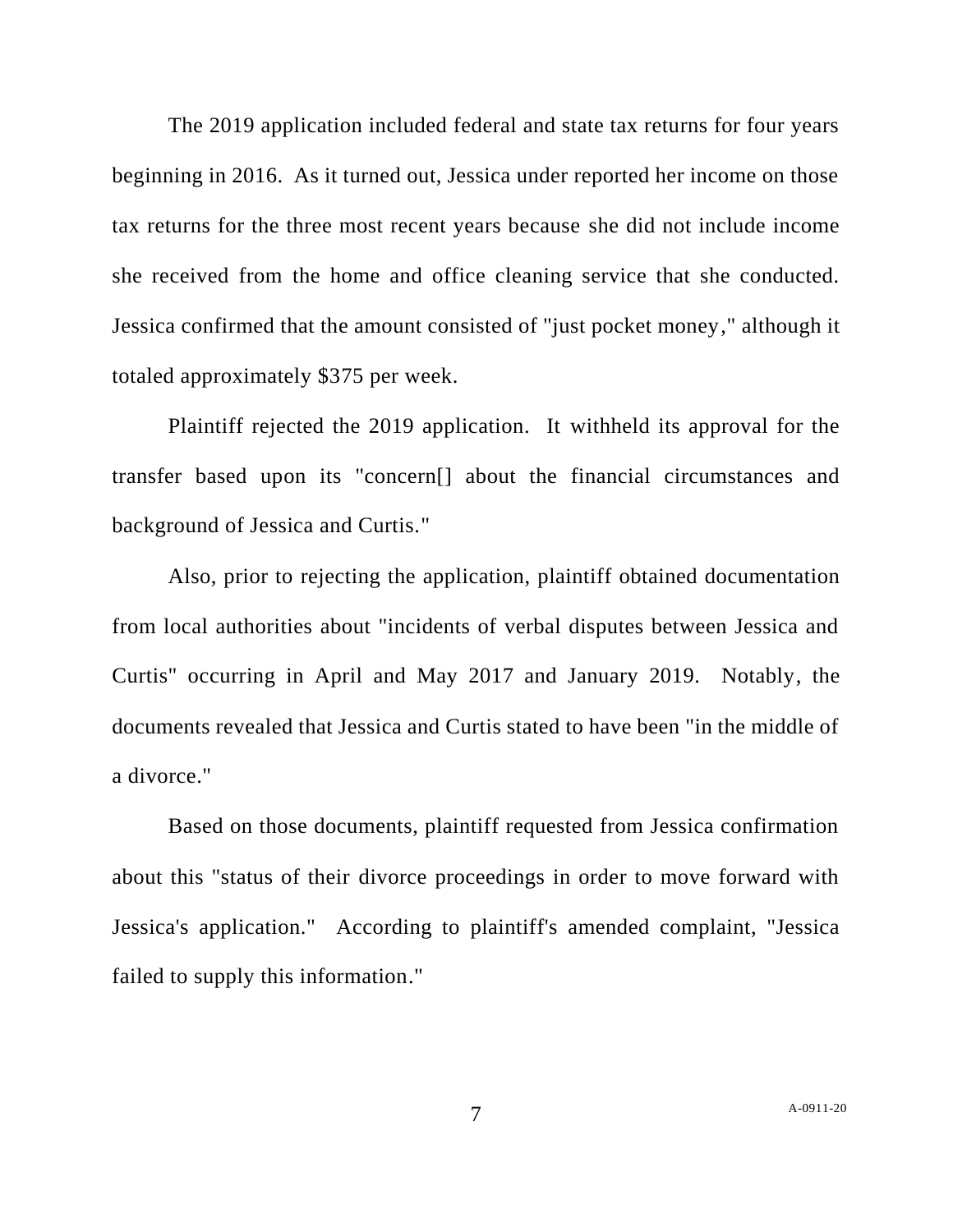In sum, plaintiff rejected the 2019 application because of Jessica's under reporting of her income from her house and office cleaning business and because of the potential for a divorce where Jessica relied upon her husband's income.

Afterward, on May 24, 2019, plaintiff filed its complaint in this action. Jessica filed a timely answer and counterclaim. Thereafter, plaintiff amended its complaint to add Curtis as a party and he and Jessica filed a timely answer and counterclaim in response.

The amended complaint set forth allegations based upon information that had been disclosed during discovery since the filing of the original complaint. During discovery, the Marinos were deposed by plaintiff, and they also produced various documents. Among them were bank statements provided by Curtis, which revealed that he paid in 2018 a retainer to a law firm in connection with his divorce from Jessica. Moreover, according to plaintiff, the documents indicated Curtis had a "sporadic" work schedule and according to his deposition testimony "he work[ed] on a day to day basis." Curtis also confirmed that he "regularly participate[d] in online gambling" and that he was not sure whether he would be moving into the unit with Jessica or whether the children would be living with her.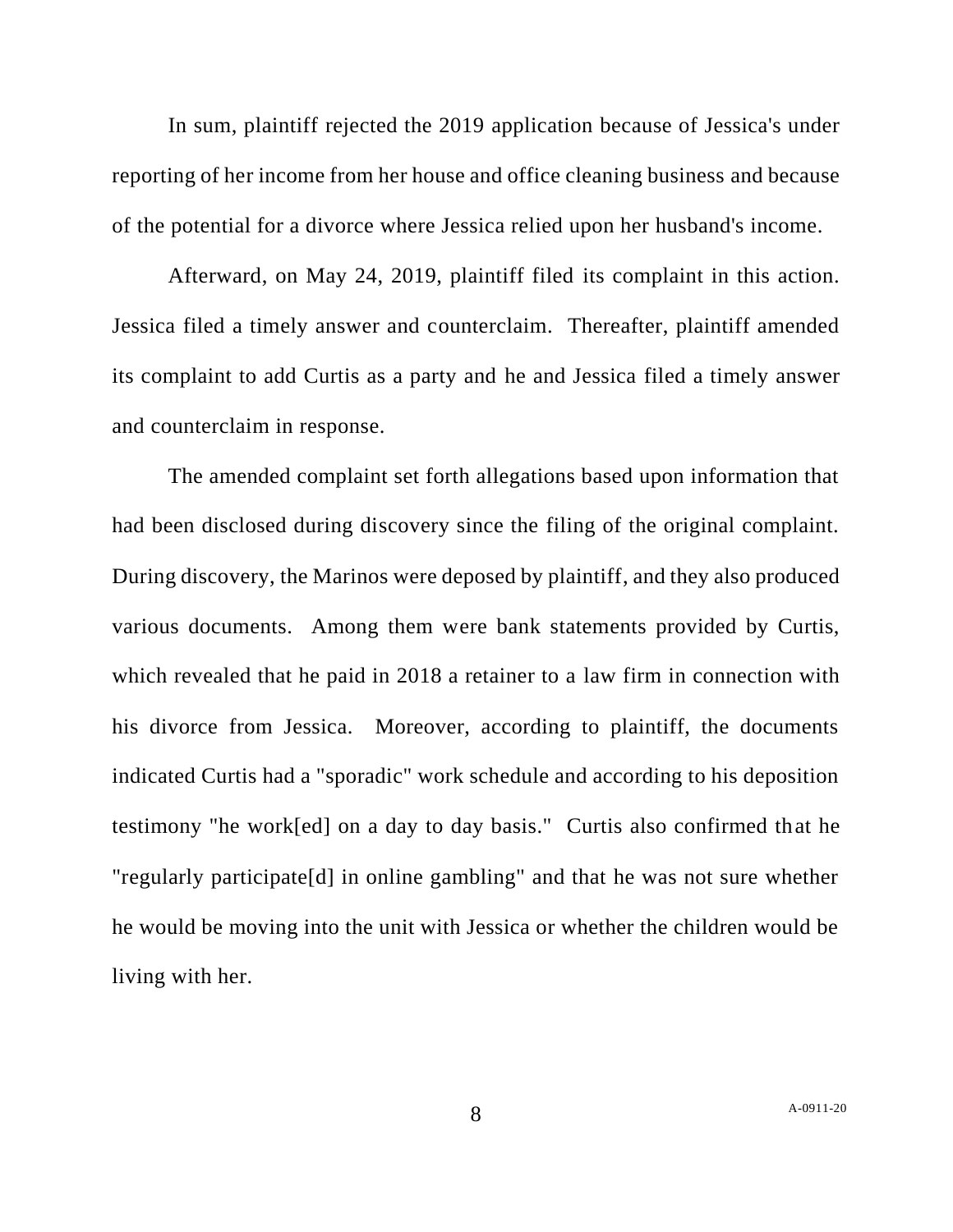According to Jessica's testimony at her deposition, she confirmed that she did not work in 2019 and that she relied solely upon Curtis's income. However, Jessica's testimony about not working did not relate to her cleaning service , which she confirmed was not disclosed on her tax returns.

The amended complaint added as a reason for rejecting Jessica's application, Curtis's propensity for gambling and set forth claims for the following: Count 1 - Declaratory Judgment; Count 2 - Unlawful Possession under N.J.S.A. 2A:35-1; Count 3 - Unlawful Entry under N.J.S.A. 2A:39-1; Count 4 - Ejectment; Count 5 - Quantum Meruit; Count 6 - Trespass; Count 7 - Specific Performance; Count 8 - Holdover Tenant; Count 9 - Breach of Contract; and Count 10 - Bad Faith. In their answers and counterclaims, the Marinos asserted a cause of action for "frivolous claim," under N.J.S.A. 2A:15-59.1.

The matter came before the Chancery judge for trial on September 23, 2020, and October 15, 2020. A representative for plaintiff and the Marinos testified.

At trial, plaintiff's representative confirmed that the Marinos' income as indicated on their tax returns, which ranged from \$92,000 a year to over \$97,000 a year, was sufficient to qualify for membership. She also testified plaintiff never reached out to the Marinos to verify their marital status. The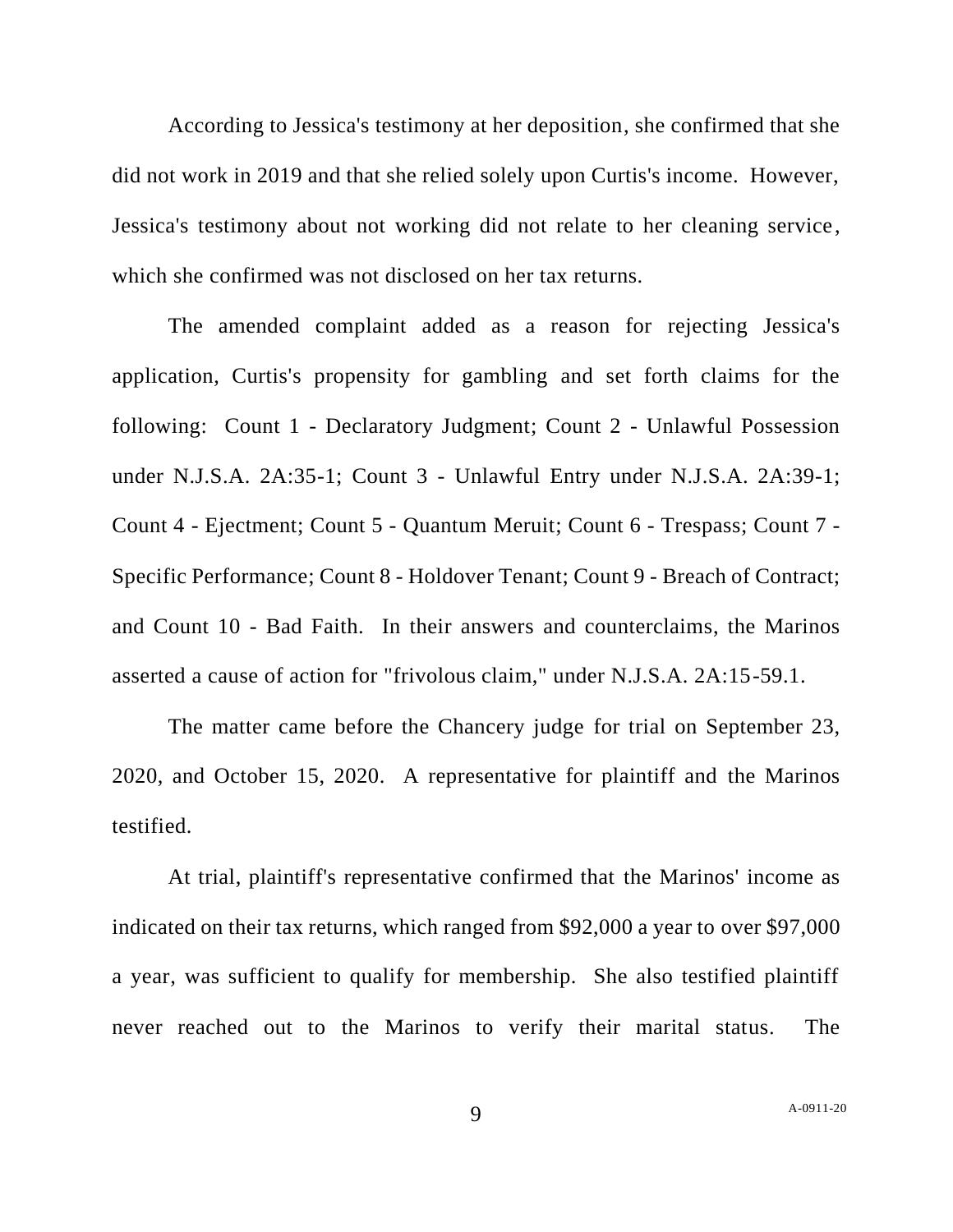representative also stated she was not aware that one of the Marinos' children resided in a residential treatment center or that their oldest child was going to be getting his own place to live. She conceded the Marinos had not occupied the unit as plaintiff had not approved them to do so. The representative ultimately confirmed that other than defendants maintaining their current home as their primary residence, if that was their plan, there was no other reason why their application should not have been approved.

For the first time, at trial plaintiff raised an issue with the number of people that the Marinos planned to have occupy the unit. According to plaintiff, the Marinos intended to live in the unit with their four children and such occupancy would have violated N.J.A.C.  $5:28-1.11$ <sup>5</sup> Plaintiff contended that under that regulation only three people could have occupied the unit.

<sup>&</sup>lt;sup>5</sup> The regulation is part of New Jersey's Housing Code and states in relevant part the following:

<sup>(</sup>a) Every dwelling unit shall contain at least 150 square feet of floor space for the first occupant thereof and at least 100 additional square feet of floor space for every additional occupant thereof, the floor space to be calculated on the base of total habitable room area.

<sup>(</sup>b) Every room occupied for sleeping purposes by one occupant shall contain at least [seventy] square feet of floor space, and every room occupied for sleeping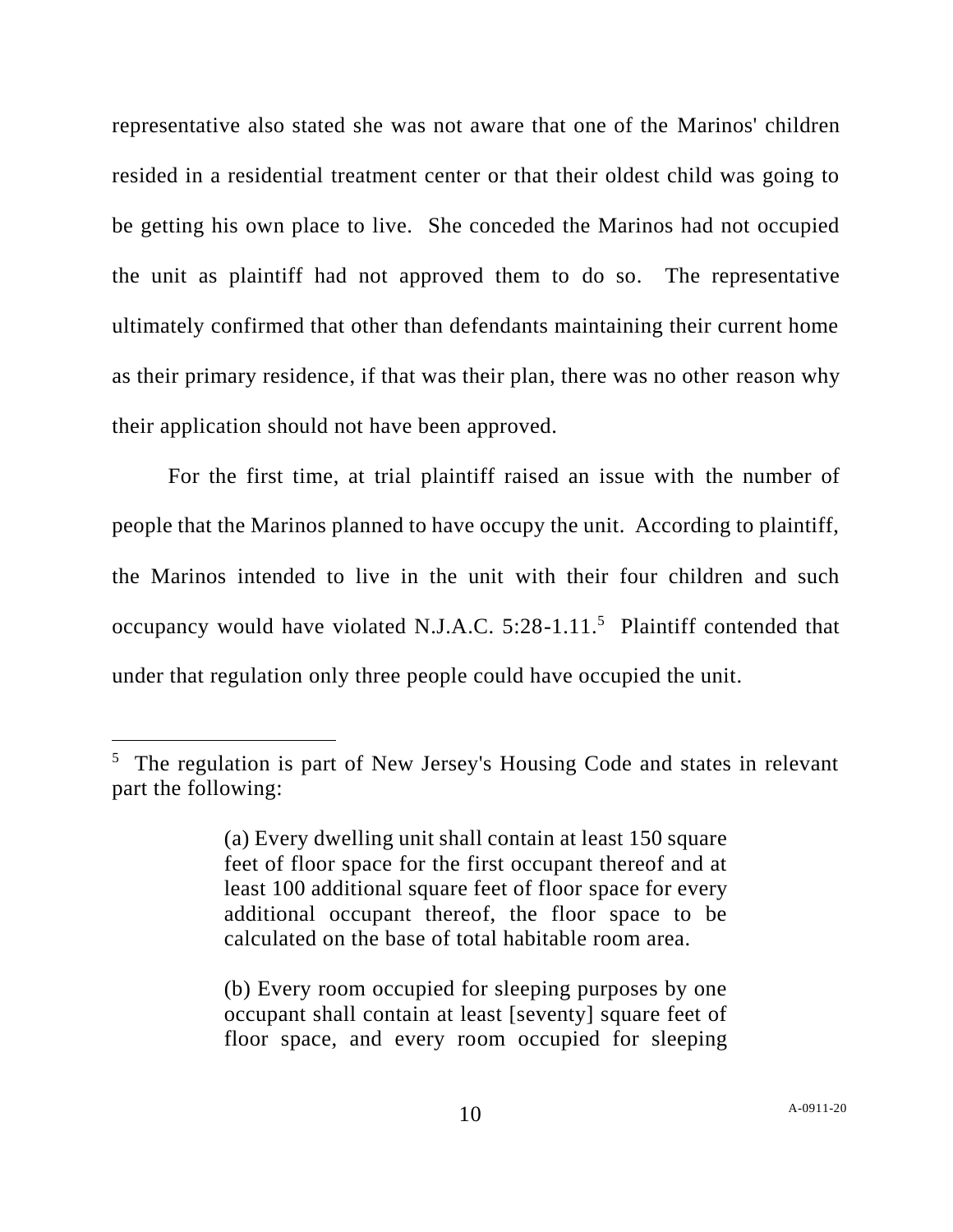Jessica testified as to her two applications, including her financial and familial circumstances. She confirmed her she earned about \$375 per week of unreported income by cleaning houses and offices. She also testified her bills were all current, including the mortgage at her current residence, in addition to paying the rent on her mother's unit. Jessica stated that, although she and Curtis had some marital difficulties, they never separated and planned on living together with their children in her mother's unit. She clarified that her child that was living at a treatment center had returned home and would continue to live with her and that her other child would live with them for a few months until he graduated high school and enlisted in the service. Jessica also stated her intention was to add an addition to the unit to provide more bedrooms.

Curtis testified he worked regularly as a carpenter in a union for sixteen years and, when he was not assigned a job, he collected unemployment compensation. He stated he gambled for fun and did not have an addiction or any financial problems because of it. Curtis testified he had not filed for divorce and was refunded the retainer he paid to an attorney as he was no longer

 $[N.J.A.C. 5:28-1.11(a) to (b).]$ 

purposes by more than one occupant shall contain at least [fifty] square feet of floor space for each occupant thereof.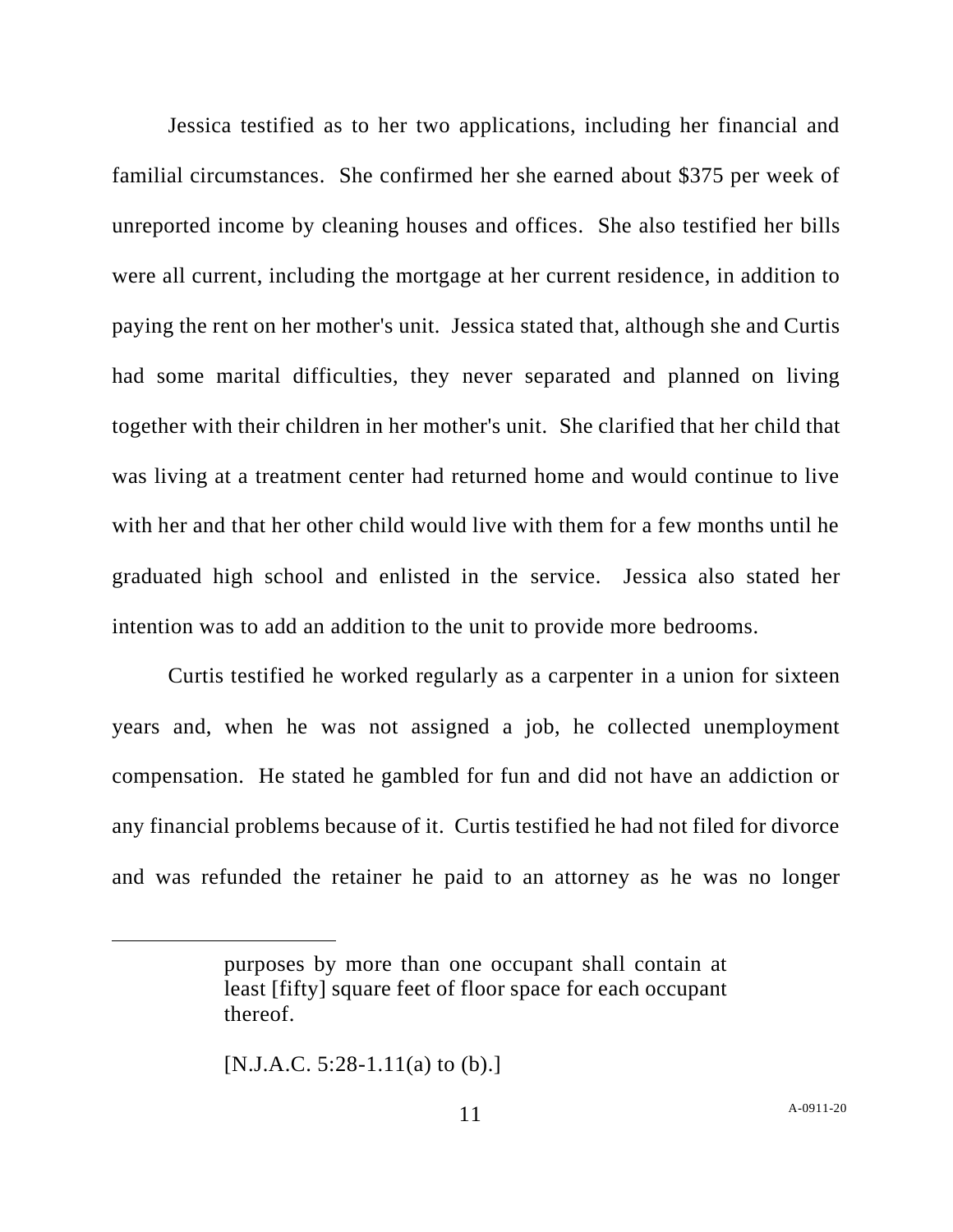contemplating filing for divorce. He confirmed he could and intended to build an addition to the unit, and until the addition was completed the children would share the bedrooms and he and Jessica would sleep in the living room. Finally, he clarified his intention was to move into the unit and sell or rent his current residence to save money and live more efficiently considering his children were moving out as they grew up.

After considering the testimony and documents submitted into evidence, on October 20, 2020, the Chancery judge placed her findings of fact and conclusions of law on the record. In her decision, the judge noted that when Jessica submitted her original application, she left out Curtis because a representative of plaintiff advised her that "since the will devised the property to her . . . she didn't need to put Curtis'[s] name on it." Because her income was insufficient without Curtis being on the application, plaintiff did not approve of the transfer to Jessica. The judge noted that at the time the application was submitted defendants and their children were not living in the subject unit but in their current home.

The judge found that plaintiff's rejection of the 2018 application "was made as a result of the lack of income and poor credit rating of" Jessica. However, the judge also found that plaintiff told Jessica that she could submit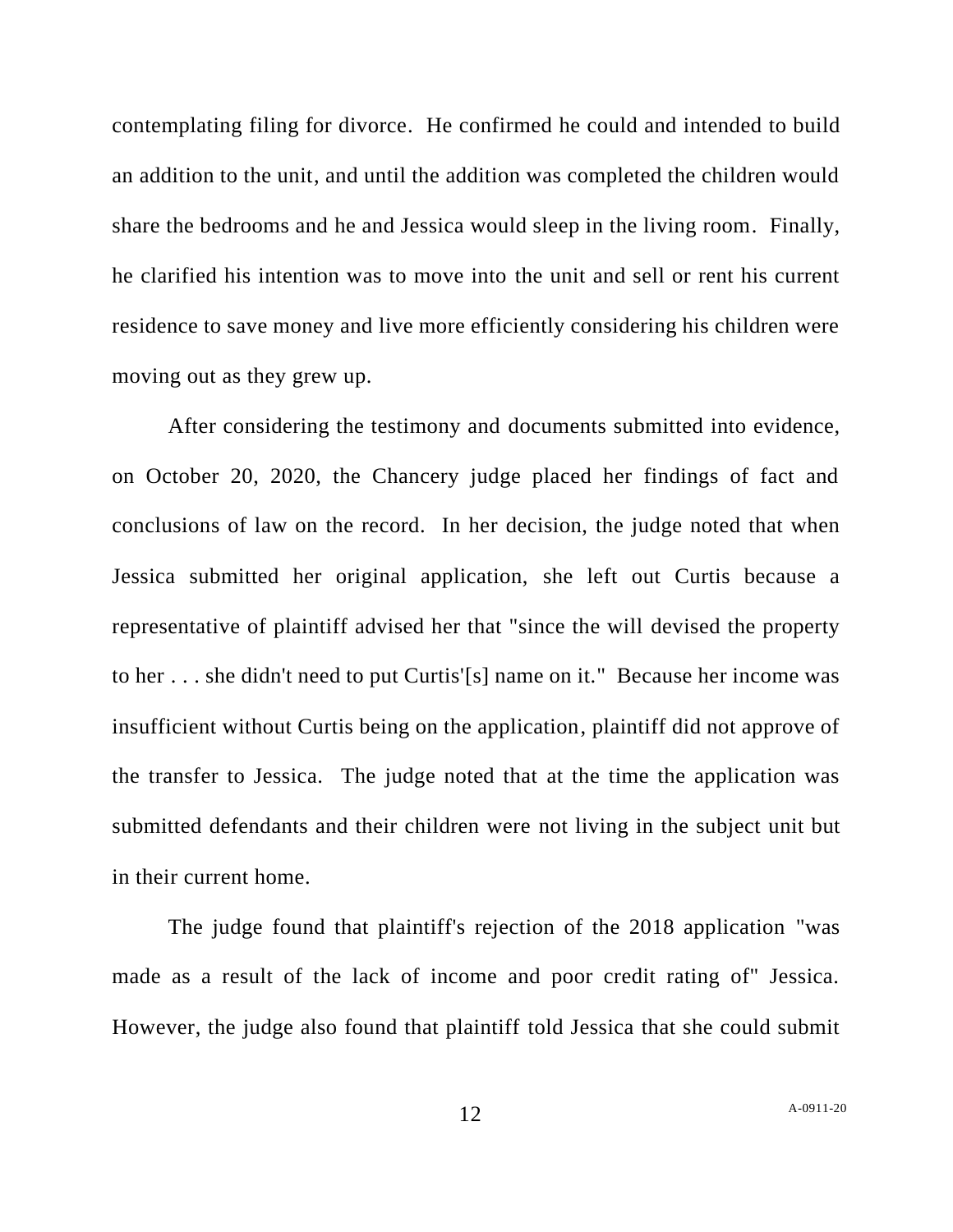the joint application with Curtis and would be reconsidered, which the Marinos did on January 21, 2019. However, the judge also found that Jessica's reliance on Curtis's income became an issue because of their contemplated divorce and for that reason Jessica's reliance on Curtis's "income may have been inappropriate." But, the judge found at trial it was clear that defendants did not file for a divorce, and although Curtis consulted with an attorney in December 2018, he received a refund of the retainer that he had paid at that time.

Turning to the issue with Jessica, Curtis, and their children's proposed occupancy, the judge found from the testimony that their oldest son was scheduled to graduate in June and join the Air Force. The other three children "would be able to have the two boys sharing the larger of the two bedrooms, the girl in the smaller of the two and then [the Marinos] would use a fold out couch in the living room until such time as they make application to expand their home by adding an extra living space." The judge noted Curtis was a carpenter for the past seventeen years and he "would be able to design and build this extra living space."

The judge was satisfied that defendants had demonstrated "their good faith by maintaining the property and paying monthly rent, even though [plaintiff] ha<sup>[d]</sup> not accepted the rent." Relying on Jessica's undisputed testimony, the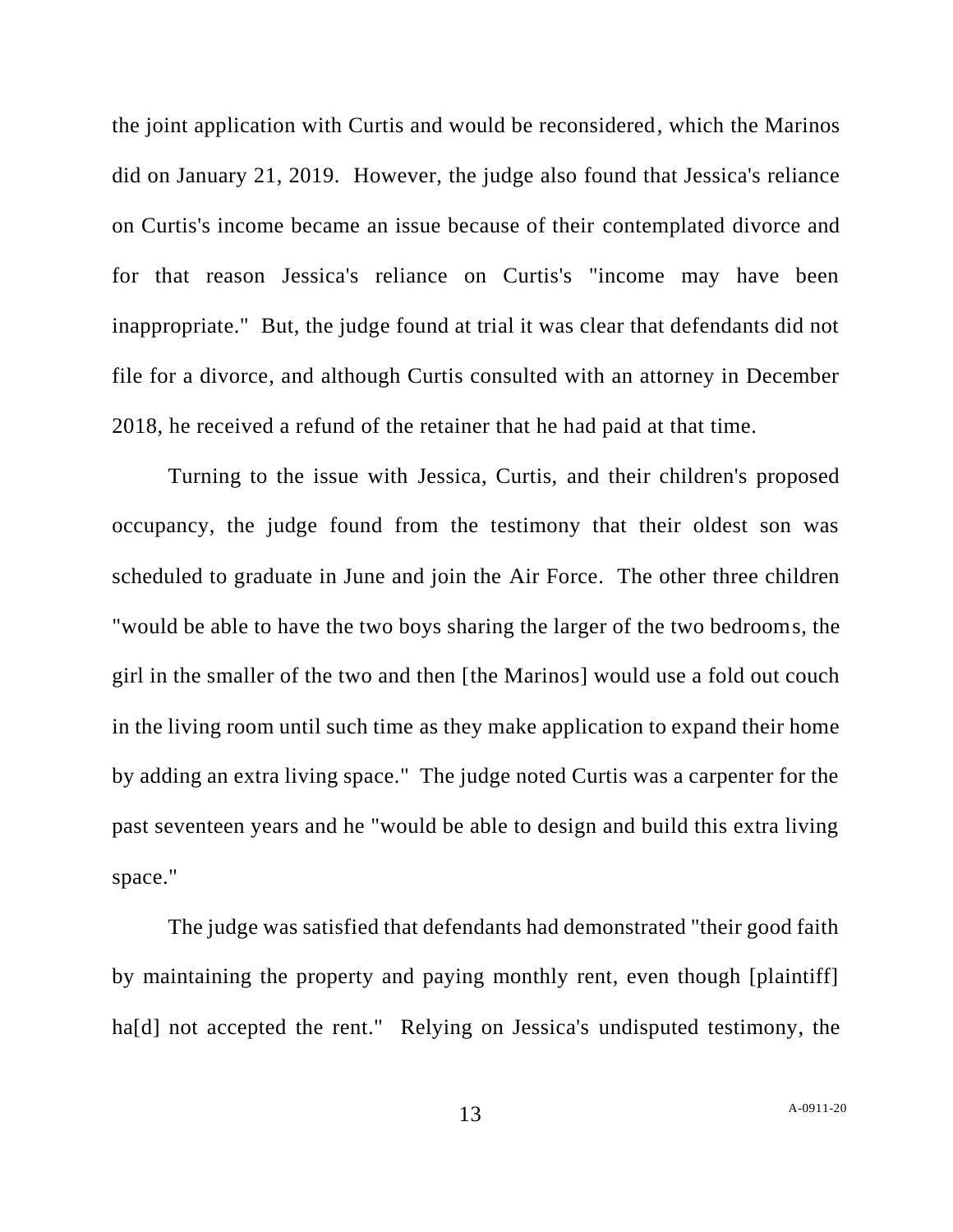judge found that the Marinos assumed responsibility for shoveling the snow, raking leaves, cutting grass, painting the property, and making "other small maintenance chores." Moreover, as to the monthly charge, they continued to tender checks that plaintiff refused to deposit even when the charge was increased. The judge was also satisfied the Marinos demonstrated that they were able to afford the required payments under the Membership Contract because they made them while maintaining the property "as though it was their own," and still making the payments on their then current residence.

The judge also found that, although Jessica had initially "improperly submitted information and also failed to submit information that would have been imperative for [plaintiff] to make the right decision for her[,] [s]he did clear that up." The judge noted that the plaintiff relied upon two specific reasons for rejecting the application. One was income, which was resolved with the second application and based on the judge's review of the financial information, she concluded that "there [was] sufficient income to support the financial obligation." The other reason, the alleged divorce "never came to fruition and may or may not have been misunderstood by" plaintiff. At the time of trial the judge noted that the Marinos where "still together and intend[] to stay together and intends to reside in the property together with their children."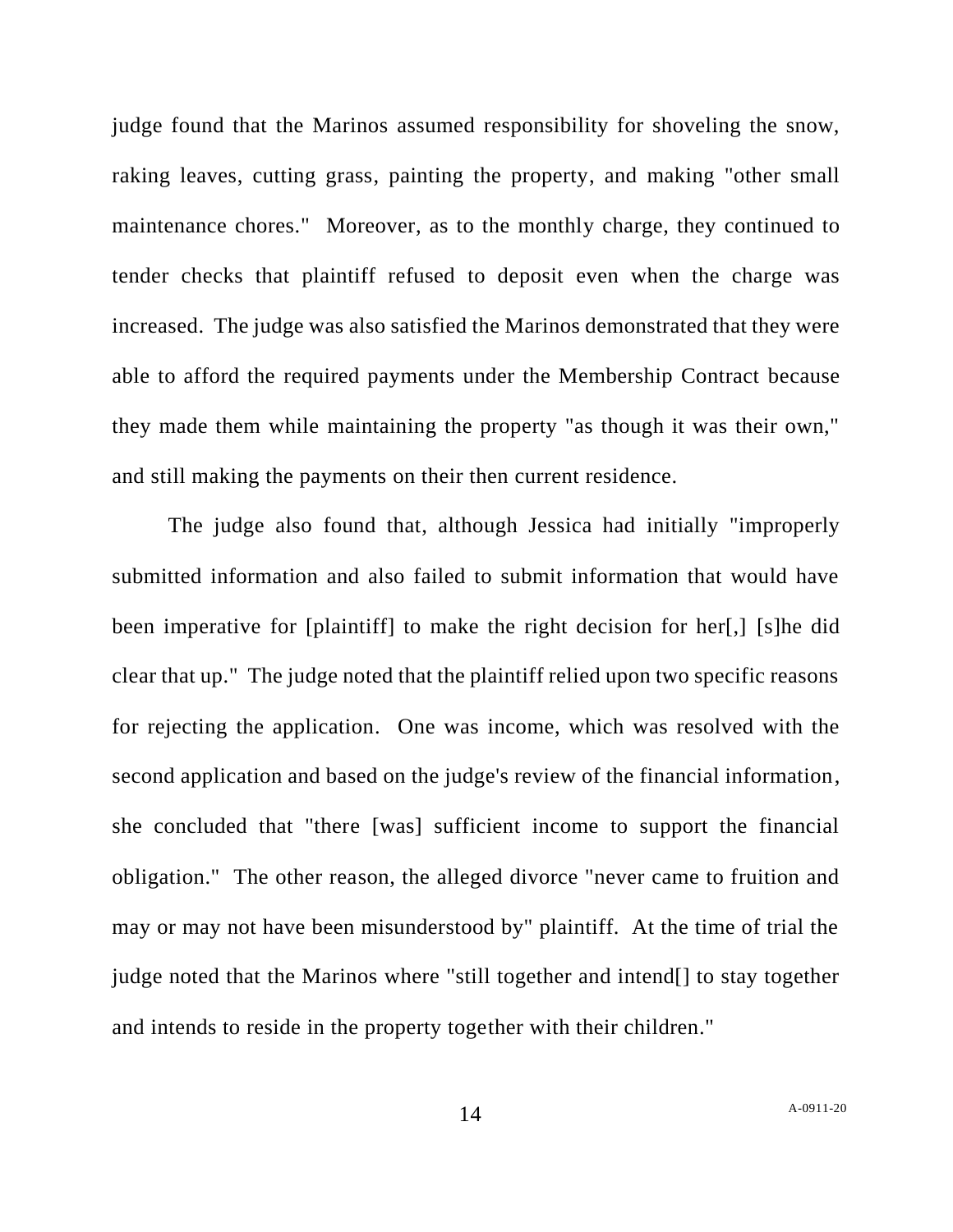The judge concluded any issue regarding the inadequacy of the space will be resolved by the parties altering the living area which "would enable there to be a resolution of any occupancy requirements." On the issue of payments that had allegedly not been made by the Marinos to plaintiff, the judge acknowledged that plaintiff "had a legitimate reason to deny the application . . . initially and through no fault of" plaintiff. Again, the judge noted that Jessica misstated in the initial application that there would be "only her and her two children living there, when in fact it would be her, her husband and four children living there." And again, Jessica failed in the initial application to provide proof of "income that [plaintiff] could rely on in granting the application."

In an effort "to alleviate or relieve some of the legal fee burden that has been placed on" plaintiff, the judge required defendants to pay one half of the rent that was due beginning the month after Jessica's mother died. According to the judge it was "equitable" to only require one half since the Marinos "were denied access and use of the property during that entire time and also because she [was] diligent in maintaining the outside of the property."

In the judge's October 20, 2020 order, she dismissed the complaint; entered judgment in favor of the Marinos, requiring plaintiff's approval of its transfer of Jessica's mother's interest in the unit to Jessica; and required Jessica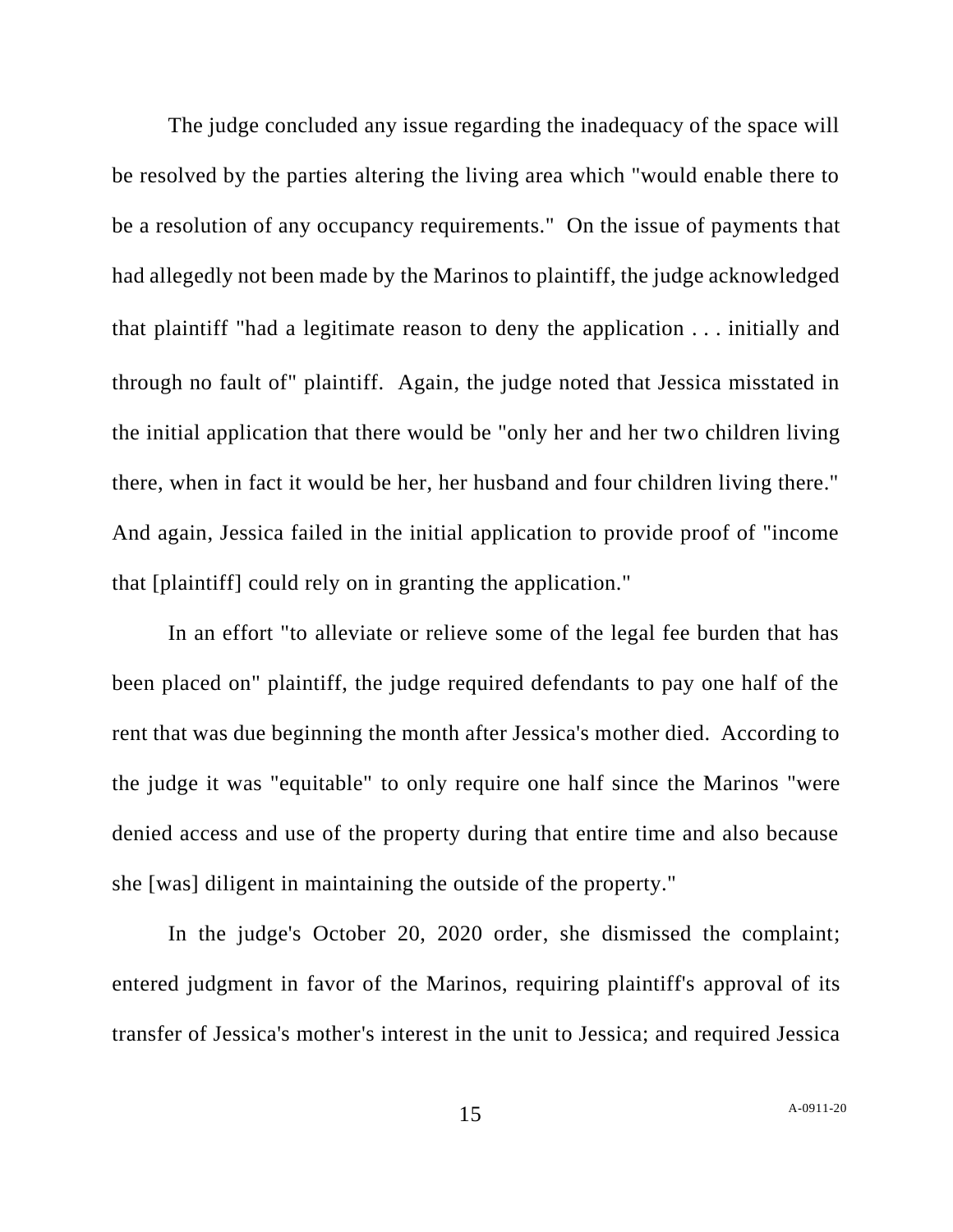to pay one half the rent from August 2018 through September 2020 within forty five days. This appeal followed.

The scope of our view of a judgment entered in a nonjury case is limited. When "supported by adequate, substantial and credible evidence," a trial courts finding "are considered binding on appeal" and "should not be disturbed unless . . . they are so wholly insupportable as to result in a denial of justice." Rova Farms Resort, Inc. v. Invs. Ins. Co., 65 N.J. 474, 483-84 (1974). The final determinations made by the trial court, "premised on the testimony of witnesses and written evidence at a bench trial" are viewed in accordance with this differential standard. D'Agostino v. Maldonado, 216 N.J. 168, 182 (2013). "[W]e do not disturb the factual findings and legal conclusions of the trial judge unless we are convinced that they are so manifestly unsupported by or inconsistent with the competent, relevant and reasonably credible evidence as to offend the interest of justice." Seidman v. Clifton Sav. Bank, S.L.A., 205 N.J. 150, 169 (2011) (quoting In re Trust Created by Agreement Dated Dec. 20, 1961, 194 N.J. 276, 284 (2008)). However, a trial court's legal determinations are not entitled to any special deference in our reviewed de novo. D'Agostino, 216 N.J. at 182 (citing Manalapan Realty, L.P. v. Twp. Comm. of Manalapan, 140 N.J. 366, 378 (1995)).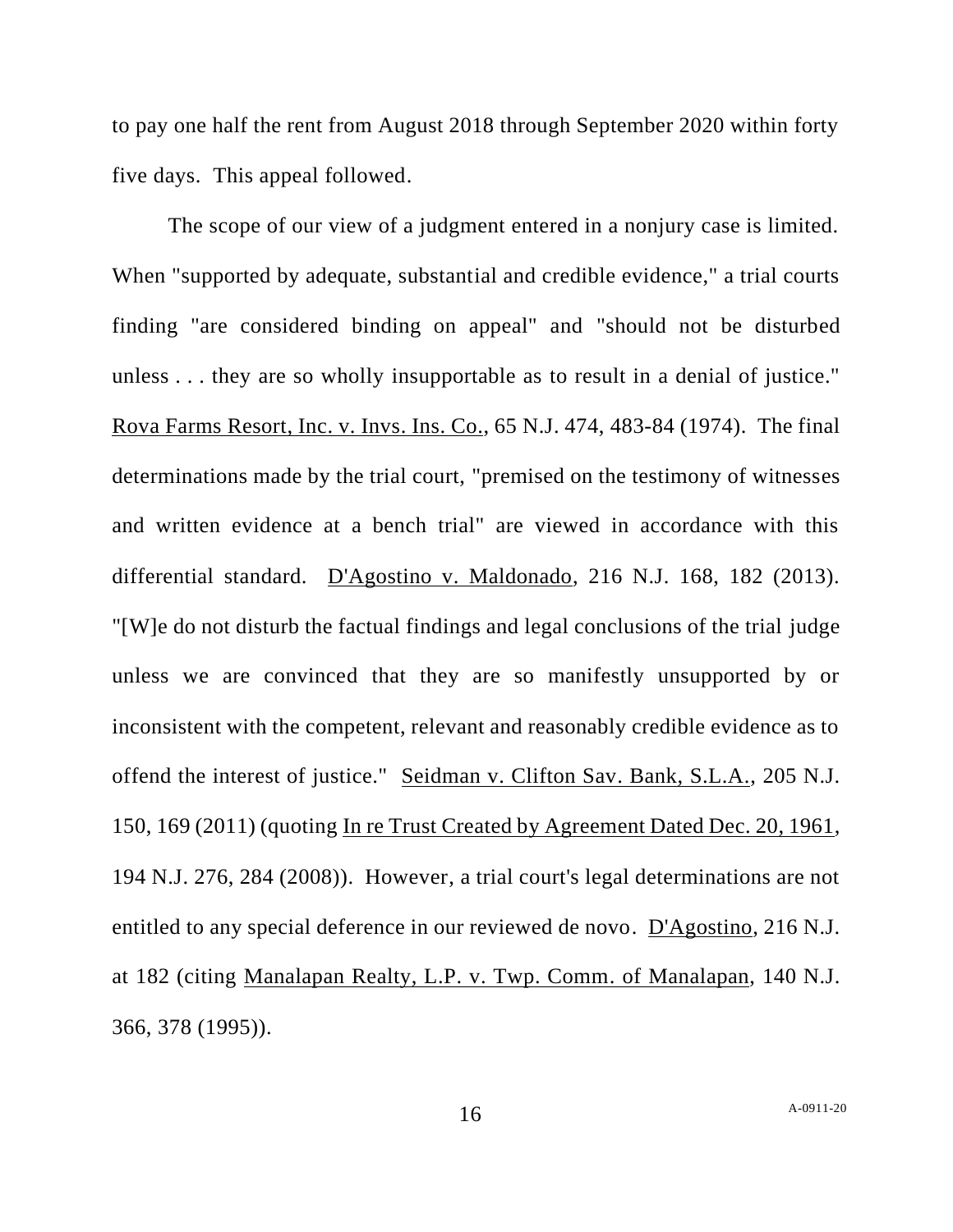With these guiding principles in mind, we begin with plaintiff's first contention that Jessica's alleged underreporting of her income warranted plaintiff's rejection of her application. At the outset, we observe that in Jessica's initial application, she disclosed her additional income to plaintiff setting forth that she earned on average approximately \$375 per week through her business. Moreover, plaintiff never rejected Jessica's application based on her not reporting this income on her tax returns.

Nevertheless, on appeal, plaintiff relies upon state and federal tax laws and Jessica's alleged failure to report her income allegedly in violation of those laws, as a basis for denying her application even though it was undisputed Jessica disclosed the additional income on her application. Specifically, plaintiff cites to N.J.S.A. 54:52-6 that makes it a disorderly persons offense if someone fails to file or report income on a state income tax return; N.J.S.A. 54:52-9 that makes it a third-degree crime for failure to pay taxes with intent to avoid payment of taxes; and similar requirements under N.J.S.A. 54:52-8 and N.J.S.A. 54:52-10 that makes it a third-degree crime if a person files a fraudulent return with the intention to avoid timely payment of taxes.

However, plaintiff does not cite any authority to support its contention that the violation of such laws, if proven, under these circumstances supports its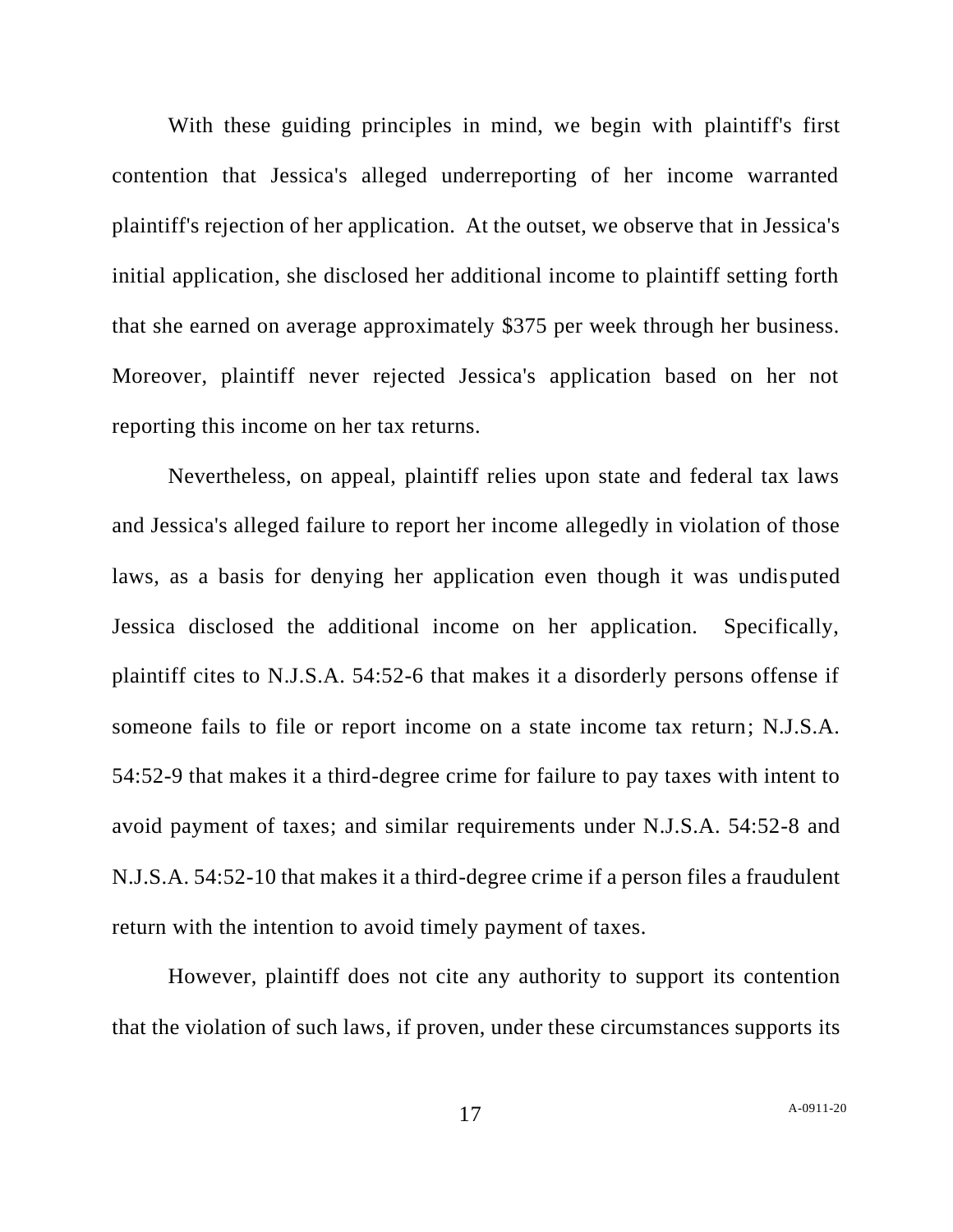decision to reject Jessica's application. Moreover, it does not cite to any language in plaintiff's governing documents that would support such a contention.

Under these circumstances, we conclude that plaintiff's argument in this regard is without sufficient merit to warrant discussion in a written opinion. R.  $2:11-3(e)(1)(E)$ . Suffice it to say that there was never a determination in this case that Jessica had any intention to avoid paying taxes. Even if there had been, according to plaintiff's representative who testified at trial, pleadings, and denial letters, Jessica's alleged failure to report was not a determining factor. As the witness testified, there was no reason to reject the 2019 application as long as Jessica intends that the unit would be her primary residence.

Next, we consider plaintiff's contention that, because the number of people who sought to occupy the unit violated N.J.A.C. 5:28-1.11, plaintiff's refusal to transfer the right to occupy the unit to Jessica was justified. As already noted, the judge found that any issue about occupancy would be relieved by the sleeping arrangements initially contemplated by the Marinos and by the plans to create an additional bedroom.

In any event, we are not persuaded by plaintiff's reliance on construction regulations addressed in N.J.A.C. 5:28-1.11(b). This regulation is contained in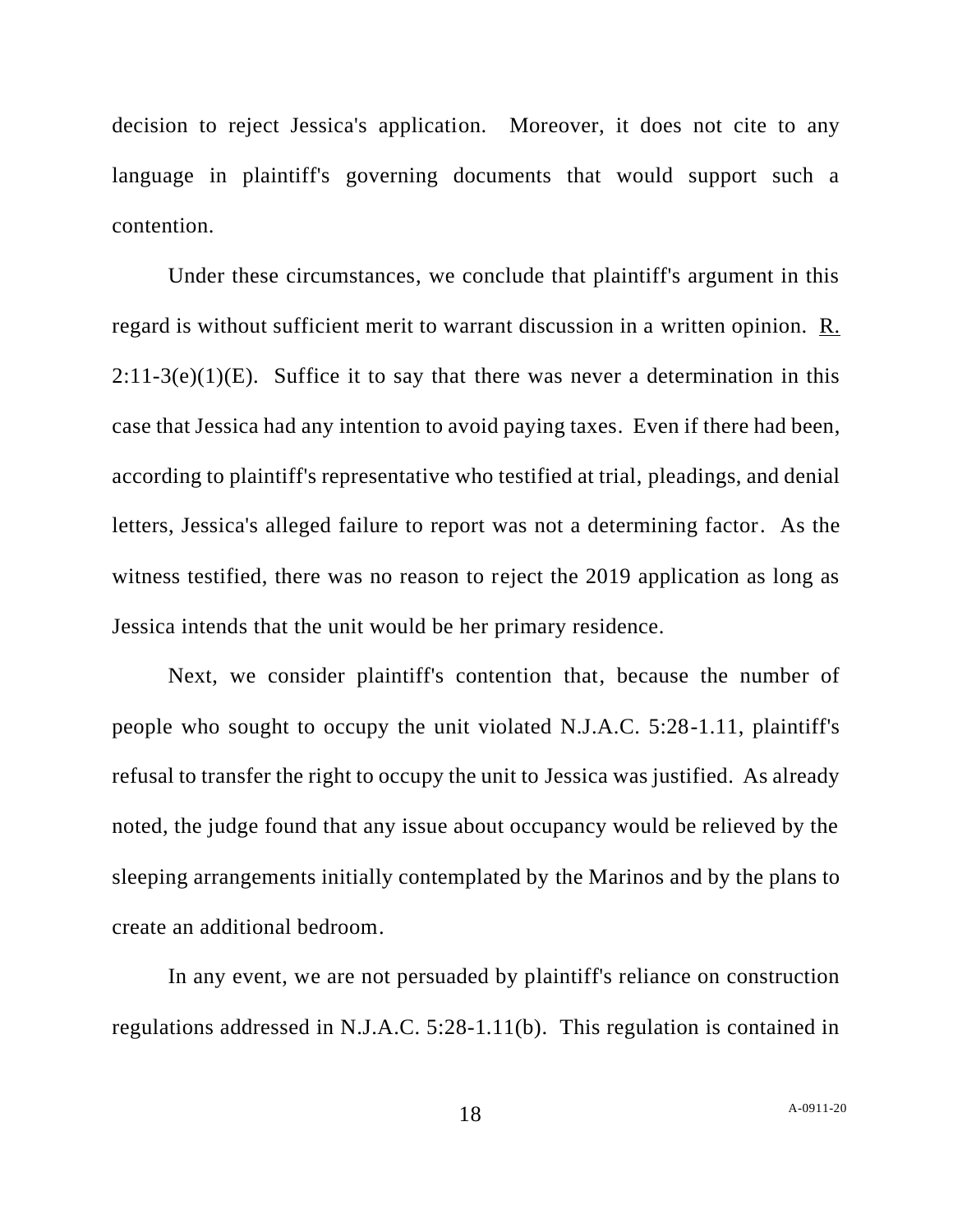a subchapter of the state housing code that sets forth the "standards of habitability" for homes. Specifically, the regulation states, "The provisions of this subchapter shall constitute the standards to guide the public officer or his agents in determining the fitness of a building for human habitation, use, or occupancy." N.J.A.C. 5:28-1.1.

At trial, there was no testimony that the anticipated use of the unit by defendants violated that regulation. The only related testimony came from plaintiff's representative who stated that the large bedroom in the unit was approximately one hundred and twenty-two square feet, while the smaller bedroom was approximately ninety-nine square feet. No expert or construction official ever testified about how those dimensions would not legally accommodate the number of people the Marinos planned on moving into the unit.

What was clear was that the Marinos had never occupied the unit, and if they were approved, they were obligated to comply with any laws, rules and regulations. The Chancery judge was satisfied that the Marinos had the intention to make alterations necessary to complying with legal requirements. If they do not, plaintiff is not without a recourse under its governing documents and the law.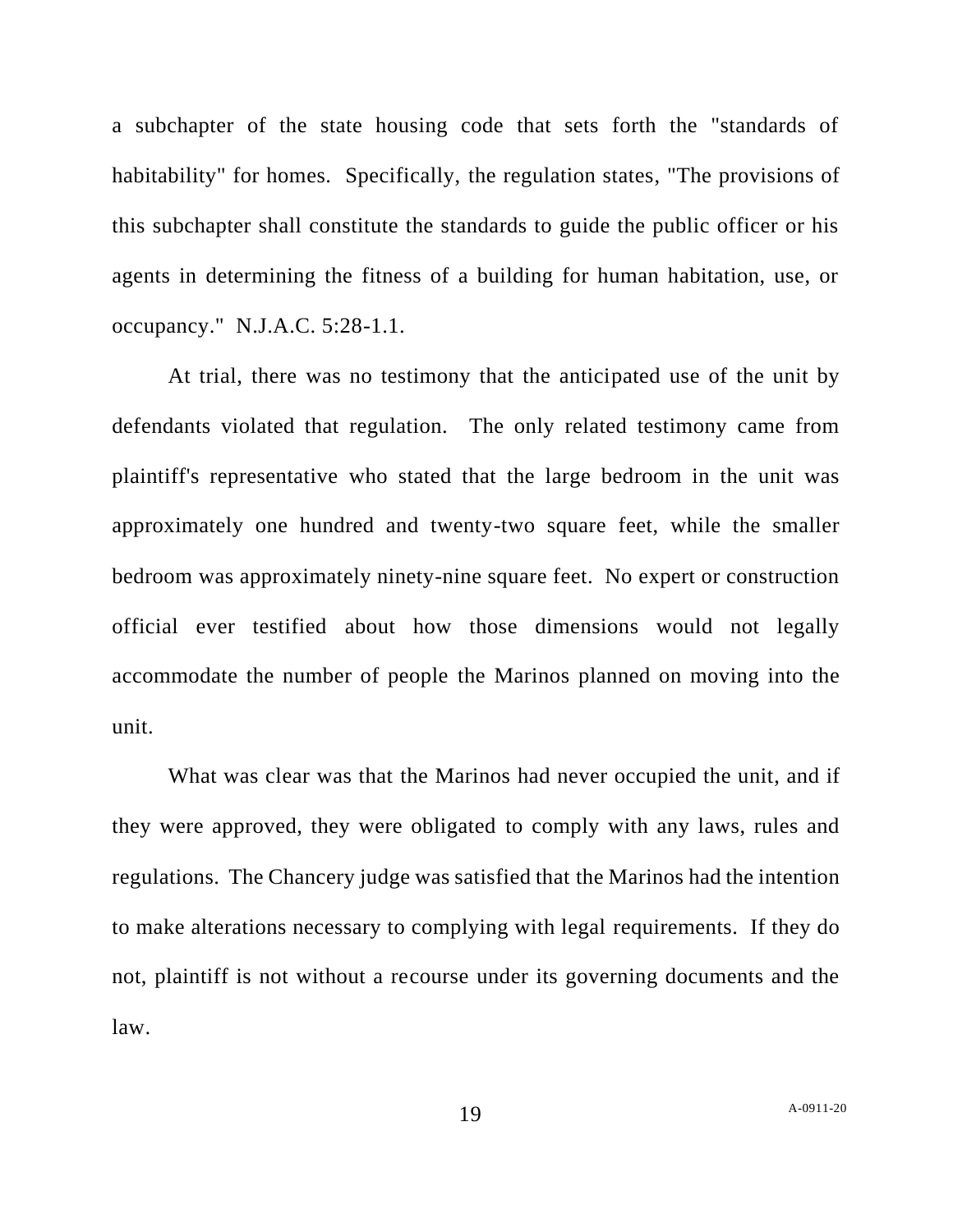We turn our attention next to plaintiff's contention that Curtis's gambling losses justified the denial of the application. Here, again, there was no evidence at trial that supported plaintiff's conclusion that the reported losses justified the rejection of defendants' application. As already noted, plaintiff's representative testified that considering the parties current income as depicted in their tax returns, which reflected gambling losses, and other than the Marinos possible continued occupancy of their current home, thereby making the subject unit not their primary residence, there was no other reason to deny their application. Moreover, the representative confirmed that the income shown on the tax returns was more than sufficient to meet plaintiff's criteria.

As already noted, the Chancery judge found that the Marinos proved that not only could they afford the payments and upkeep costs associated with the unit in plaintiff's building, but they could do so while still maintaining the expenses of their current residence. That finding was supported by plaintiff's representative testimony about defendants' income and the proof of their continued payment of the monthly charges to plaintiff while this action was pending.

In its next argument, plaintiff contends that they were entitled to full reimbursement of the operating payments from the time of Jessica's mother's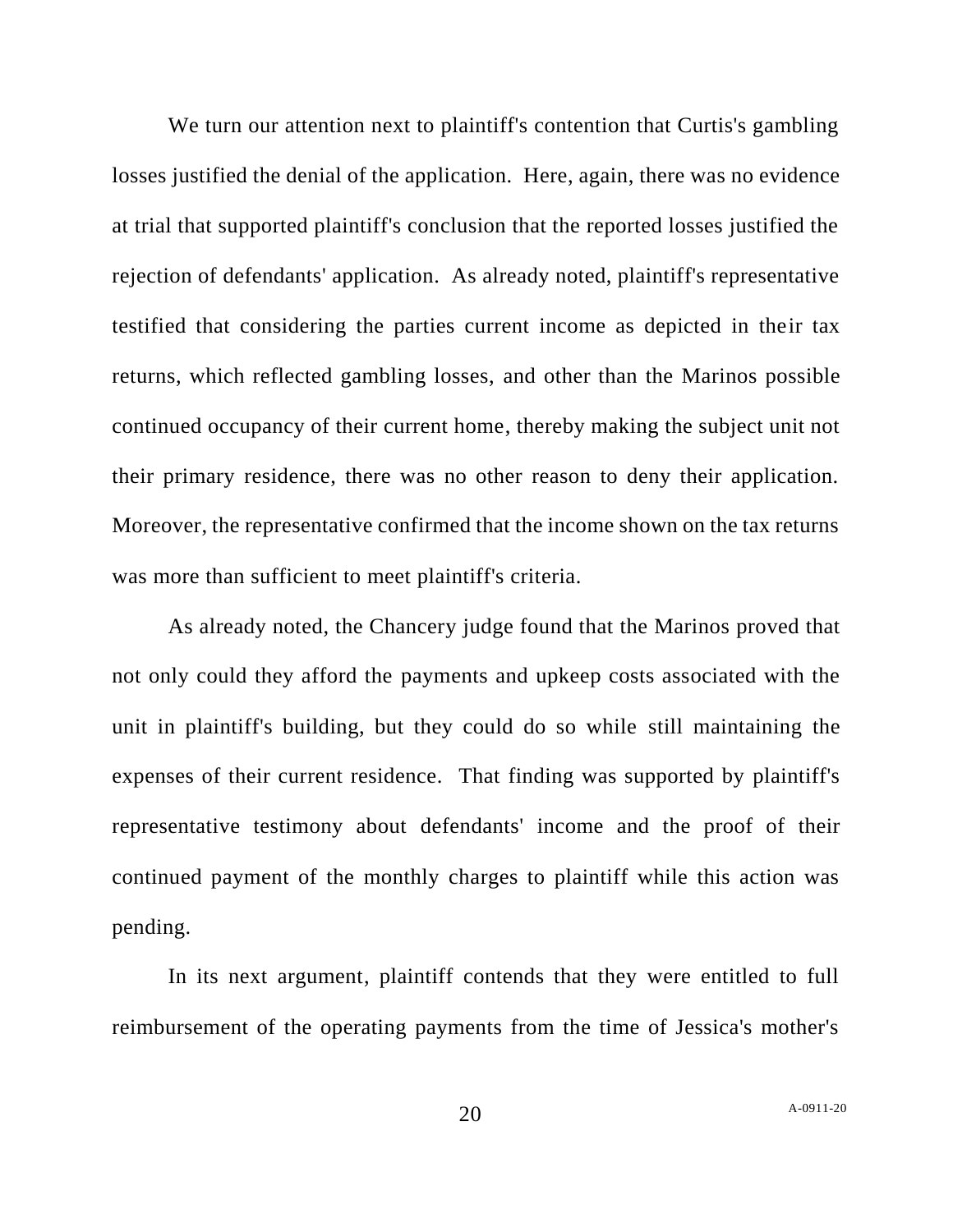passing through the date of trial. As noted, there is no dispute that the Marinos tendered payments to plaintiff each month, which did not cash their checks. It was also undisputed that the Marinos never occupied the unit at any time because of plaintiff's refusal to approve their application for the transfer of Jessica's mother's rights.

On appeal, plaintiff relies upon N.J.S.A. 2A:35-1 to -3, an act governing ejectment proceedings, to support its claim for full reimbursement of the operating payments. According to plaintiff, it is entitled to those payments because "in part" its "action [was] for unlawful detainer against [Jessica] pursuant to" that act.

We conclude that plaintiff's reliance on this act is inapposite. Specifically, the act applies to tenants who hold over without permission. Under N.J.S.A. 2A:35-2, a successful plaintiff in an action to determine rights to real property "shall be entitled to recover from the defendant any and all incidental damages including mesne profits, and the full value of the use and occupation of the premises for the time, . . . before the commencement of the action, during which the defendant was in possession thereof."

Here, the Marinos never took possession of the premises because it was undisputed that plaintiff refused to approve their application. Despite that, the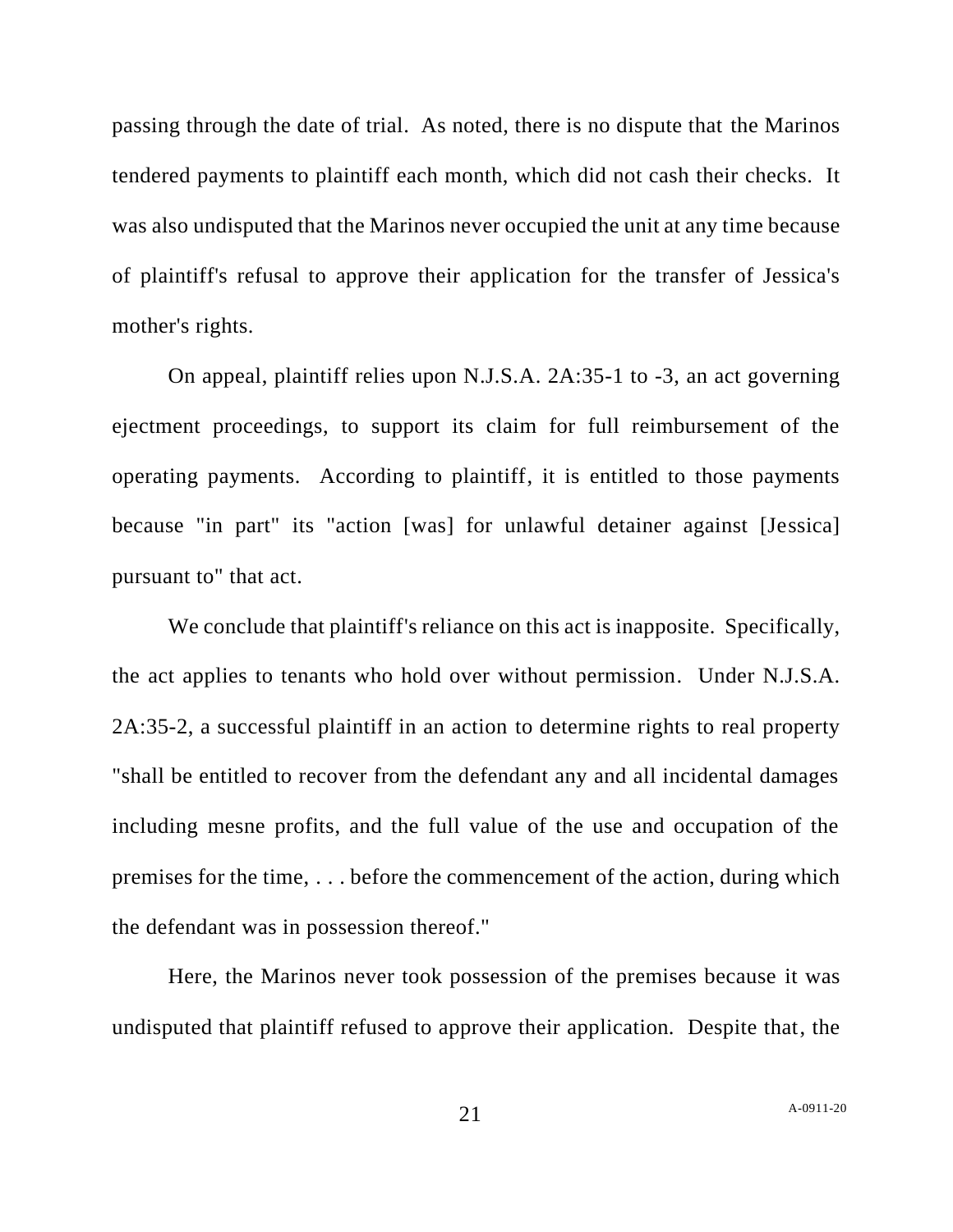Marinos maintained the premises and tendered the monthly rent. Moreover, plaintiffs did not prevail in its action to determine its right to possession of the property and there was no use and occupancy that would support an award of damages from defendants.

Finally, we address plaintiff's claim for attorney's fees under the unlawful detainer statute, N.J.S.A. 2A:39-4.<sup>6</sup> Here, again, we conclude plaintiff's contentions are without sufficient merit to warrant discussion in any written opinion. R.  $2:11-3(e)(1)(E)$ . Suffice it to say the statute deals with a hold over tenant in possession of the subject premises, and by its own actions plaintiff interfered with the Marinos' rightful use and occupancy of the premises. Defendants never became tenants, and therefore they did not hold over.

[N.J.S.A. 2A:39-4.]

Under N.J.S.A. 2A:39-8, damages and attorney's fees are recoverable by a plaintiff who succeeds in an action for unlawful detainer.

<sup>&</sup>lt;sup>6</sup> The statute states the following:

If any tenant or other person in possession of any real property under a tenant, shall willfully and without force, hold over any such real property after demand and notice in writing given for the delivery of the possession thereof by a lessor or the person to whom the remainder or reversion of such real estate shall belong, such tenant or other person, so holding over, shall be guilty of an unlawful detainer.